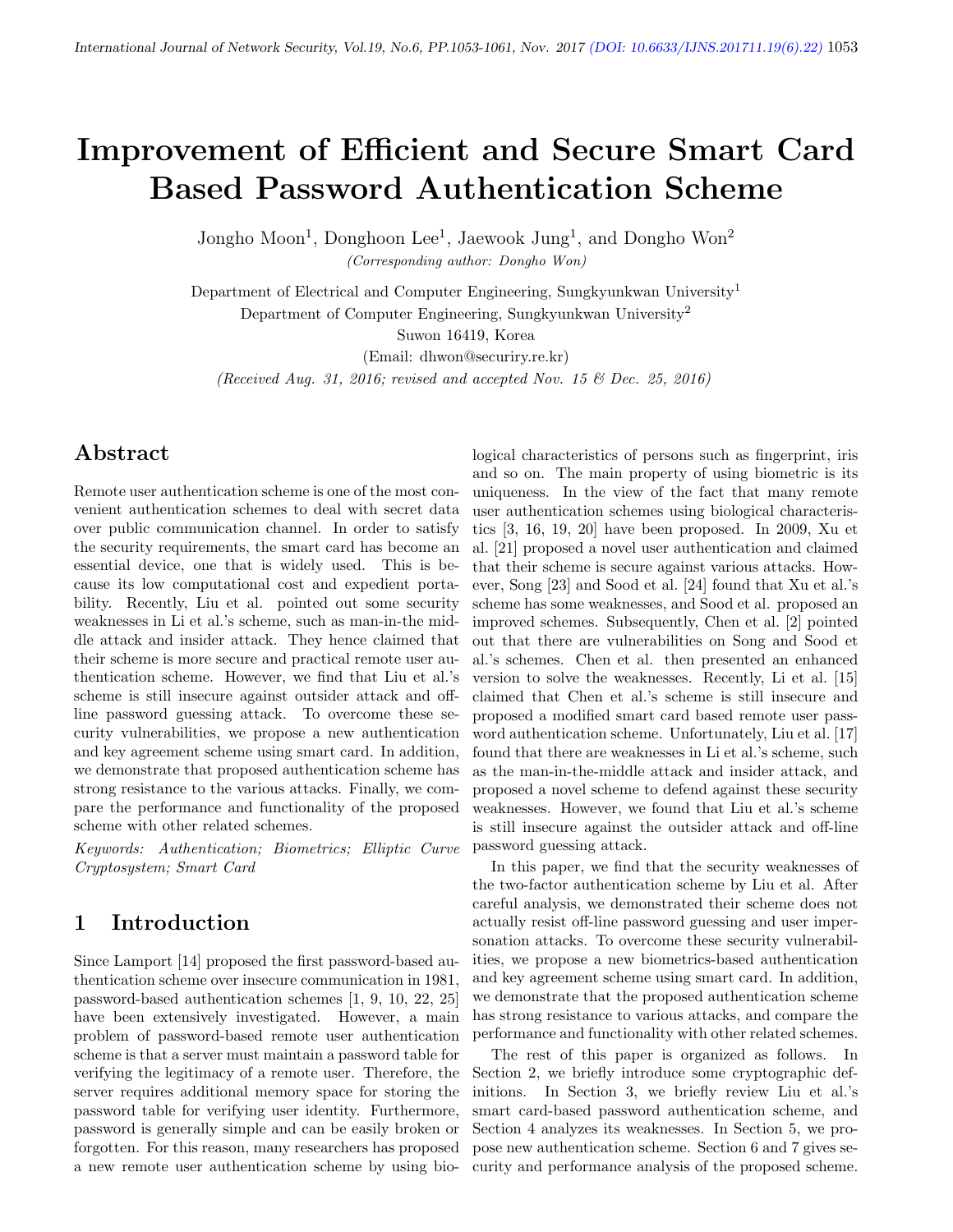Finally, we present the conclusion in Section 8.

# 2 Preliminaries

In this section, we briefly introduce the Elliptic curve cryptosystem, threat assumptions and fuzzy-extractor.

#### 2.1 Elliptic Curve Cryptosystem

The elliptic curve cryptosystem (ECC) was first proposed by Koblitz [11] and Miller [18] to design public key cryptosystem, and presently it is widely used in several cryptographic schemes to provide desired level of security and performance [13]. For example, 160-bit ECC and 1024-bit RSA have the same security level in practice [8]. An elliptic curve  $E_K$  defined over a field K of the characteristic  $\neq 2$  or 3 is the set of solutions  $(x, y)$  $\in K^2$  to the equation:

$$
y^2 = x^3 + ax + b, \quad a, b \in K, 4a^3 + 27b^2 \neq 0.
$$

Cryptosystems based on  $GF(q)^*$  can be translated to systems using the group  $E$ , where  $E$  is an elliptic curve defined over  $GF(q)$ . The point multiplications  $kP = (P +$  $P + \ldots + P$ , k times) that means k times addition of point P. Given an elliptic curve E defined over  $GF(q)$  and two points  $P, Q \in E$ , find an integer x such that  $Q = xP$  if such  $x$  exists. This problem proved to be more intractable than the typically discrete logarithm problem. The details of the ECC definitions can be found in [11].

#### 2.2 Threat Assumptions

We introduce the Dolev-Yao threat model [7] and consider the risk of side-channel attack [12] to construct the threat assumptions which are described as follows:.

- 1) An adversary  $A$  can be either a user or a server. A registered user can act as an adversary.
- 2) An adversary  $A$  can eavesdrop every communication in public channels. He/she can capture any message exchanged between user and server.
- 3) An adversary  $A$  has the ability to alter, delete or reroute the captured message.
- 4) Information can be extracted from the smart card by examining the power consumption of the card.

#### 2.3 Fuzzy Extractor

We describe the basis of a biometric-based fuzzy extractor, which converts biometric information data into a random value. Based on Refs. [4, 5, 26], the fuzzy extractor is given by two procedures (Gen, Rep). The fuzzy extractor consists of two procedures (Gen, Rep).

• 
$$
Gen(BIO) \rightarrow \langle R, P \rangle
$$
.

•  $Rep(BIO^*, P) = R$  if  $BIO^*$  is reasonable close to BIO.

The function Gen is a probabilistic generation procedure, which on biometric input BIO outputs an "extracted" string  $R \in \{0, 1\}^l$  and an auxiliary string  $P \in \{0, 1\}^l$ 1} <sup>∗</sup> and the function Rep is a deterministic reproduction procedure, which allows to recover R from the corresponding auxiliary string  $P$  and any vector  $BIO^*$  close to  $BIO$ . The detailed information about fuzzy extractor can be founded in literature [6].

### 3 Review of Liu et al.'s Scheme

In this section, we demonstrate Liu et al.'s smart cardbased password authentication scheme [17] before demonstrating its weaknesses. Their scheme is an improvement of Li et al.'s scheme [15]. The notations used in Liu et al.'s scheme are listed in Table 1. Their scheme involves two entities, i.e., the user  $U_i$  and the server  $S$ , to communicate with each other to perform the following four phases: (1) The registration phase; (2) the login phase; (3) the authentication phase; and (4) the password change phase.

Table 1: The notations used in Liu et al.'s scheme

| Term             | Description                               |
|------------------|-------------------------------------------|
| $U_i$            | The $i^{th}$ user                         |
| $ID_i, PW_i$     | The identity and password of the user $i$ |
| S                | The server                                |
| $\boldsymbol{x}$ | The naster secret key stored in the $S$   |
| $T_i$            | The timestamp of the $U_i$                |
| $T_i'$           | The time of receiving the login request   |
|                  | message                                   |
| $T_s$            | The timestamp of the server $S$           |
| $T_{s}'$         | The time of receiving the mutual authen-  |
|                  | tication message                          |
| $h(\cdot)$       | A secure hash function                    |
| ⊕                | Exclusive-or operation                    |
|                  | Concatenation operation                   |
| $_{sk}$          | The shared session key                    |

#### 3.1 Registration Phase

At the beginning of the proposed scheme, the server S selects the master secret key  $x$  and a collision-free oneway hash function  $h(\cdot)$ . The user  $U_i$  then registers to the server  $S$  by the way below: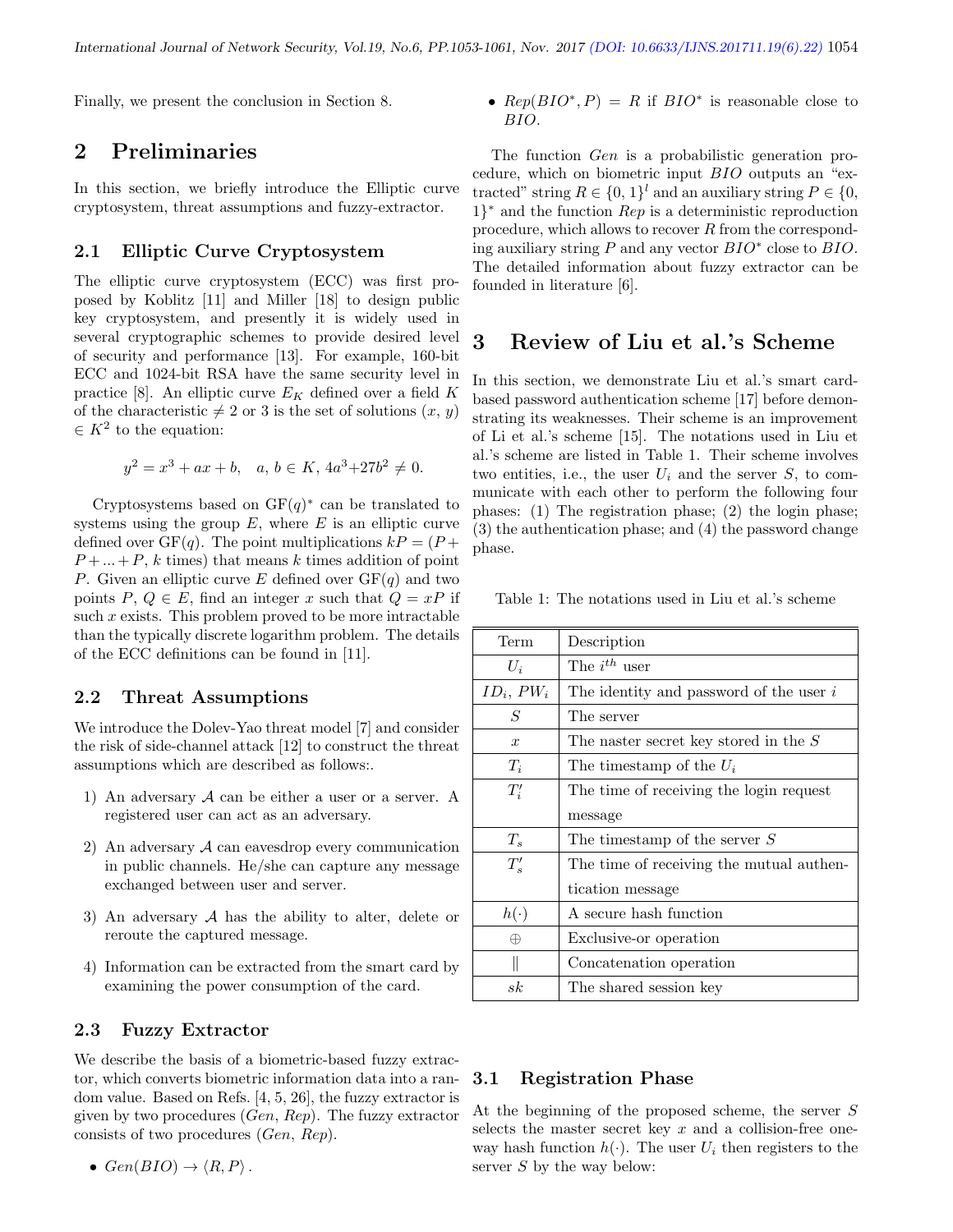- S1. The user  $U_i$  first selects his/her identity  $ID_i$ , password  $PW_i$  and a random number  $r$ , and then computes  $h(r||PW_i)$ . The  $U_i$  then submits  $\{ID_i,$  $h(r||PW_i)$  to the server S for registration over a secure channel.
- S2. The server  $S$  computes the following parameters:

$$
A_i = h(ID_i \oplus x) || h(x),
$$
  
\n
$$
B_i = A_i \oplus h(r||PW_i),
$$
  
\n
$$
C_i = h(A_i||ID_i||h(r||PW_i)).
$$

- S3. The server S stores the data  $\{B_i, C_i, h(\cdot)\}$  on a new smart card and issues the smart card to the user  $U_i$ over a secure channel.
- S4. The user  $U_i$  stores the random number r into the smart card.

#### 3.2 Login Phase

This phase is invoked whenever the user  $U_i$  wants to login to the server S. These steps of the login phase are conducted as follows:

- S1. The user  $U_i$  inserts his/her smart card into a card reader, and inputs his/her identity  $ID_i$  and password  $PW_i$ .
- S2. The smart card first computes two parameters:  $A_i' =$  $B_i \oplus h(r||PW_i)$  and  $C'_i = h(A'_i||ID_i||h(r||PW_i)).$ Then, the smart card checks whether  $C_i'$  is equal to the stored  $C_i$ . If this holds, the smart card continues to perform the next step; otherwise, the smart card terminates this session.
- S3. The smart card randomly generates a number  $\alpha$ , and computes the following parameters:

$$
D_i = h(ID_i \oplus \alpha),
$$
  

$$
E_i = A'_i \oplus \alpha \oplus T_i,
$$

where  $T_i$  is the current timestamp of the user  $U_i$ .

S4. The smart card sends the login request message  $\{ID_i,$  $D_i, E_i, T_i$  to the server S.

#### 3.3 Authentication Phase

After completing this phase, the user  $U_i$  and the server S can mutually authenticate each other and establish a shared session key for the subsequent secret communication. These steps of the authentication phase are shown as follows:

S1. The server S verifies whether  $ID_i$  is valid and  $T'_i$  –  $T_i \leq \Delta T$ , where  $T_i'$  is the time of receiving the login request message and  $\triangle T$  is a valid time threshold. If both conditions are true, the server S continues to execute Step 2; otherwise, the server  $S$  rejects the login request.

S2. The server  $S$  then computes the following parameters:

$$
A'_{i} = h(ID_{i} \oplus x)||h(x),
$$
  
\n
$$
\alpha' = E_{i} \oplus A'_{i} \oplus T_{i},
$$
  
\n
$$
D'_{i} = h(ID_{i} \oplus \alpha').
$$

Then, the server  $S$  checks whether  $D_i'$  is equal to the received  $D_i$ . If this holds, the server S confirms that the user  $U_i$  is valid and the login request is accepted; otherwise, the login request is rejected.

S3. The server S randomly generates a number  $\beta$ , and computes the following parameters:

$$
F_i = h(ID_i \oplus \beta),
$$
  
\n
$$
G_i = A'_i \oplus \beta \oplus T_s,
$$

where  $T_s$  is the current timestamp of the server S.

- S4. The server  $S$  sends the mutual authentication message  $\{F_i, G_i, T_s\}$  to the user  $U_i$ .
- S5. Upon receiving the message  $\{F_i, G_i, T_s\}$  from the S, the user  $U_i$  checks the validity of the  $T_s$ . If  $T_s' - T_s \leq \Delta T$ , where  $T_s'$  is the time of receiving the mutual authentication message, the user  $U_i$  continues to perform Step 6; otherwise, the user  $U_i$  terminates this connection.
- S6. The user  $U_i$  computes  $\beta' = G_i \oplus A'_i \oplus T_s$  and  $F'_i =$  $h(ID_i \oplus \beta')$ , then checks whether  $F'_i$  equals to the received  $F_i$ . If they are equal, the validity of the server  $S$  is authenticated; otherwise, the session is terminated.
- S7. The user  $U_i$  and the server S construct a shared session key  $sk = h(\alpha' || \beta || h(A_i \oplus ID_i))$  to ensure the secret communication.

#### 3.4 Password Change Phase

- S1. The user  $U_i$  inserts his/her smart card into a card reader, enters his/her old identity  $ID_i$  and password  $PW_i$ , and requests to change the password.
- S2. The smart card computes  $A_i^* = B_i \oplus h(r||PW_i)$ and  $C_i^* = h(A_i^*||ID_i||h(r||PW_i)),$  and then checks whether  $C_i^*$  is equal to  $C_i$  that is stored in the smart card. If the equation holds, the user  $U_i$  submits the new password  $PW_i^{new}$ ; otherwise, the smart card rejects the password change request.
- S3. The smart card computes  $B_i^{new} = A_i^* \oplus h(r||PW_i^{new})$ and  $C_i^{new} = h(A_i^*||ID_i||h(r||PW_i^{new}))$ . Then, the smart card replaces  $B_i$  and  $C_i$  with  $B_i^{new}$  and  $C_i^{new}$ , respectively.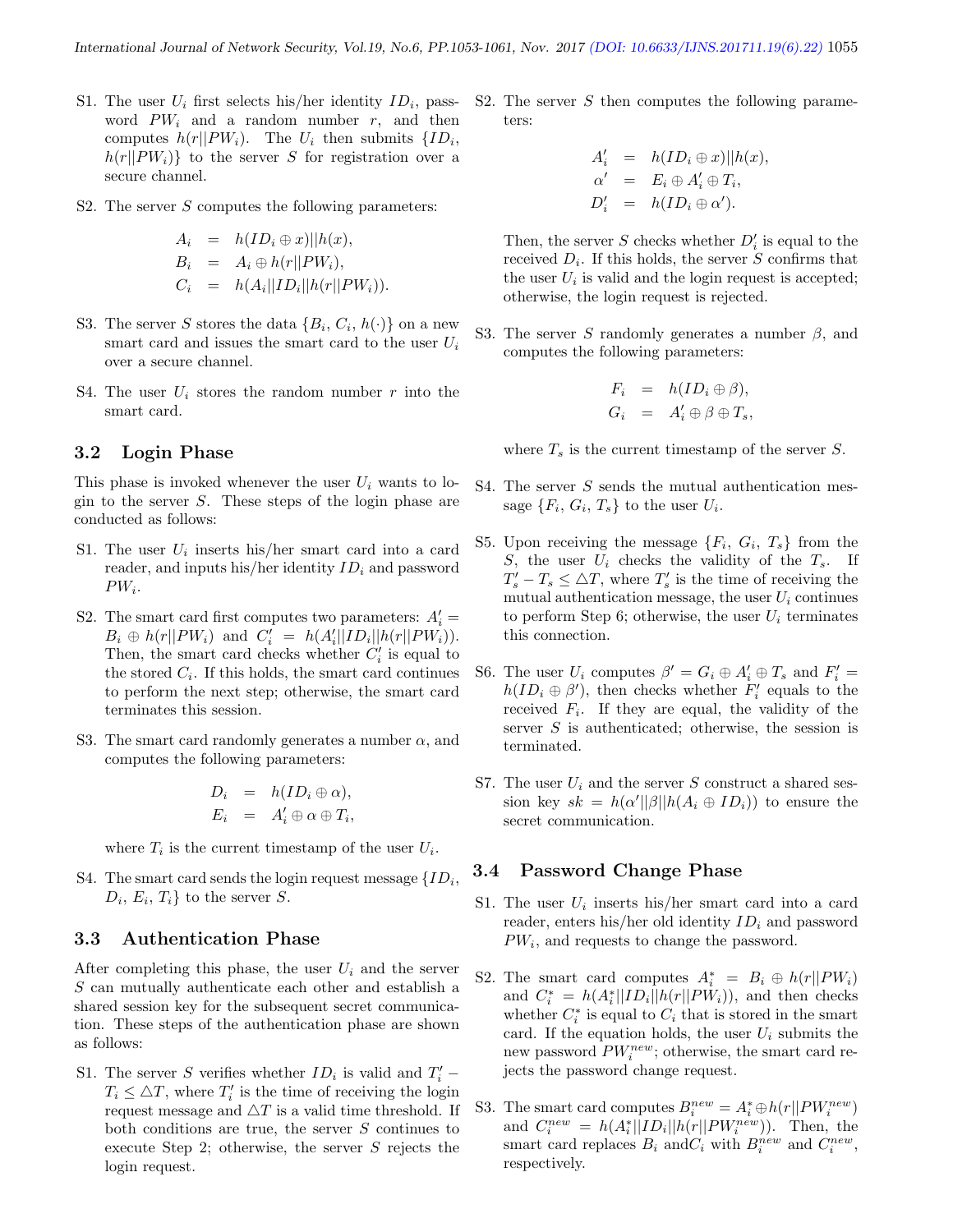#### 4 Security Analysis of Liu et al.'s Scheme Not Support Perfect Forward Secrecy

Liu et al. claimed that their scheme could resist the various attacks. However, we find that their scheme is still insecure against the outsider and off-line password guessing attacks. The following attacks are based on the threat assumptions that a malicious adversary  $\mathcal A$  was completely monitored through the communication channel connecting the  $U_i$  and S in the login and authentication phases, and obtained the information saved in their own smart card [7]. Thus, the A can eavesdrop, modify, insert, or delete any message transmitted via a public channel [14]. We now reveal the details of these problems.

#### 4.1 Outsider Attack

The outsider is the person who has registered with the server  $S$ , not the person who is not the user of the system. In the registration phase, the server  $S$  stores  $\{B_i,$  $C_i$ ,  $h(\cdot)$  on a smart card, and submits them to the user  $U_i$ . After receiving the smart card, the  $U_i$  stores the random number  $r$  into the smart card. Let  $A$  be an active adversary who is a legal user and owns a smart card to extract information  $\{B_{\mathcal{A}}, C_{\mathcal{A}}, r_{\mathcal{A}}, h(\cdot)\}\$ . The  $\mathcal A$  then can easily obtain  $h(x)$  which is the same for each legal user belonging to the S.

$$
h(ID_{\mathcal{A}} \oplus x)||h(x) = B_{\mathcal{A}} \oplus h(r_{\mathcal{A}}||PW_{\mathcal{A}}).
$$

#### 4.2 Off-line Password Guessing Attack

Suppose that an adversary  $A$  intercepts the communication messages  $\{ID_i, D_i, E_i, T_i, F_i, G_i, T_s\}$  between the user  $U_i$  and the S, and steals the smart card of the  $U_i$ after login and authentication phase. The  $A$  then can extract the data  $\{B_i, C_i, r, h(\cdot)\}\$ , and now perform an off-line password guessing to obtain the current password of the user  $U_i$ .

S1. The  $A$  selects a random password  $PW_i^*$ , calculates  $h(ID_i \oplus E_i \oplus B_i \oplus h(r||PW_i^*) \oplus T_i)$ , and compares it with  $D_i$ . If this holds, the adversary  $\mathcal A$  infers that  $PW_i^*$  is the user  $U_i$ 's password; otherwise, the A selects another password nominee, and performs the same processes, until he/she locates the valid password.

#### 4.3 Not Support User Anonymity

Suppose an adversary  $A$  intercepts the communication messages  $\{ID_i, D_i, E_i, T_i, F_i, G_i, T_s\}$ , and then he/she can easily obtain the identity  $ID_i$  of the user  $U_i$ . We therefore concluded that Liu et al.'s scheme cannot provide user anonymity.

Liu et al. claimed that even if an adversary obtained the server  $S$ 's master secret key  $x$ , he/she cannot derive the previous session key sk because  $\alpha$  and  $\beta$  are encrypted into the ciphertext  $D_i$  and  $F_i$ , respectively. Therefore, the A cannot obtain  $\alpha$  and  $\beta$ . However, if the A obtain the server  $S$ 's master secret key  $x$ , then he/she can easily obtain  $\alpha$  and  $\beta$ . Suppose that an adversary A intercepts the communication messages  $\{ID_i, D_i, E_i, T_i, F_i, G_i, T_s\}.$ The A can then compute  $\alpha = E_i \oplus (h(ID_i \oplus x)||h(x)) \oplus T_i$ and  $\beta = G_i \oplus (h(ID_i \oplus x)||h(x)) \oplus T_s$ .

## 5 The Proposed Scheme

In this section, we propose a new biometric-based password authentication scheme using smart card. In the proposed scheme, there are also two participants, the user  $U_i$  and the server S. The proposed scheme consists of four phases: registration, login, authentication, password changing phase. For convenience, some notations used in the proposed scheme are described in Table 2.

Table 2: The notations used in the proposed scheme

| Term             | Description                                  |
|------------------|----------------------------------------------|
| $U_i$            | The $i^{th}$ user                            |
| $ID_i, PW_i$     | The identity and password of the user $i$    |
| S                | The server                                   |
| $\boldsymbol{x}$ | The master secret key stored in the $S$      |
| $\boldsymbol{P}$ | The base point of the elliptic curve $E$     |
| rP               | The point multiplication defined as          |
|                  | $rP = \underbrace{P + P + \cdots + P}$       |
|                  | $r \, time$                                  |
| $T_i$            | The timestamp of the user $U_i$              |
| $T_i'$           | The time of receiving the login request      |
|                  | message                                      |
| $T_s$            | The timestamp of the $S$                     |
| $T_s'$           | The time of receiving the mutual authen-     |
|                  | tication message                             |
| $R_i, P_i$       | The $U_i$ 's nearly random binary string and |
|                  | auxiliary binary string                      |
| $h(\cdot)$       | A collision-resistant hash function          |
| ⊕                | Exclusive-or operation                       |
|                  | Concatenation operation                      |
| sk               | The shared session key                       |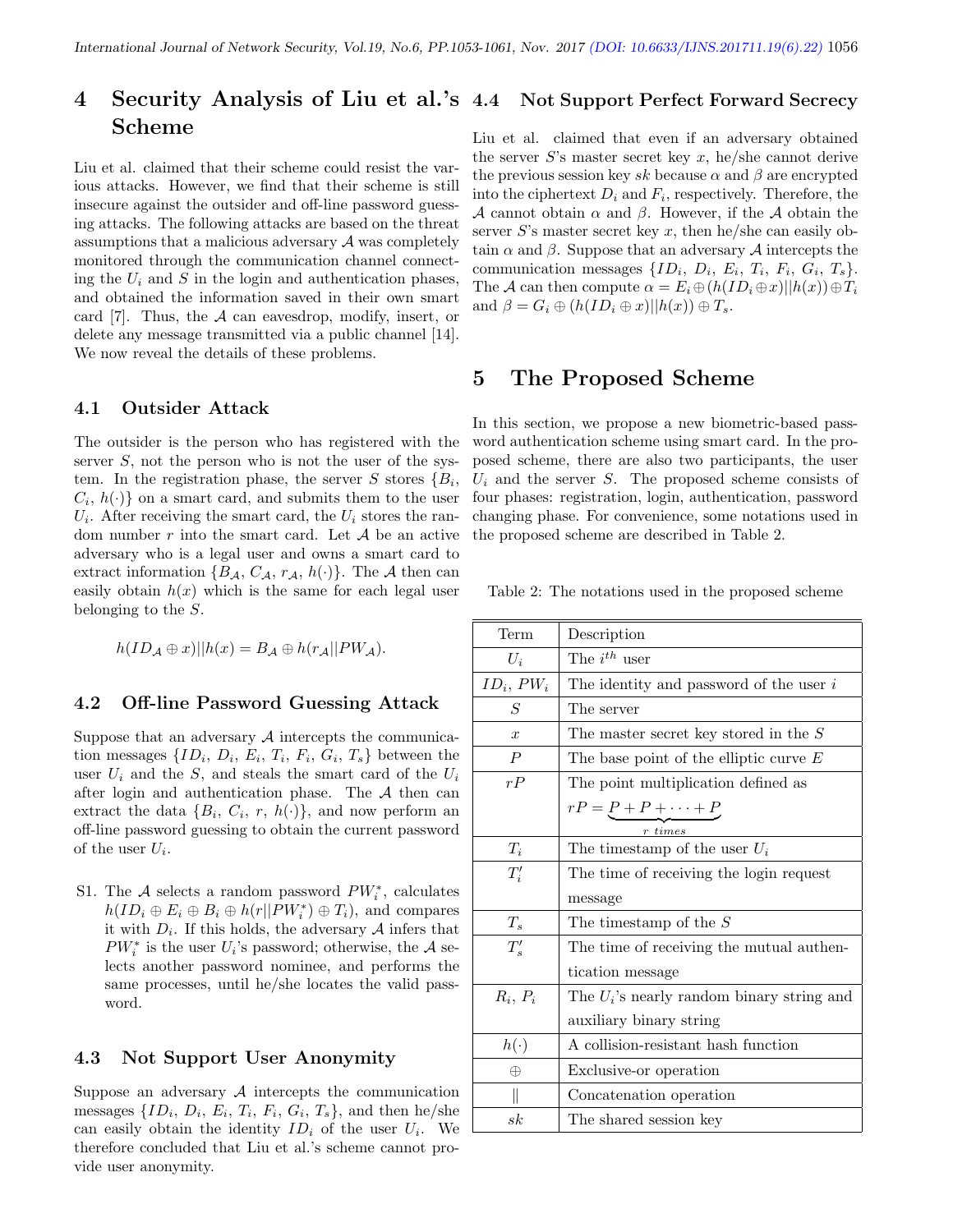#### 5.1 Registration Phase

At the beginning of the proposed scheme, the server S selects the master secret key  $x$ , the base point  $P$  of the elliptic curve E and a collision-resistant one-way hash function  $h(\cdot)$ . Then, the user  $U_i$  registers to the server S by the way below:

- S1. The  $U_i$  imprints the personal biometric information  $BIO_i$  at the sensor. The sensor then scans the  $BIO_i$ , extracts  $(R_i, P_i)$  from  $Gen(BIO_i) \rightarrow (R_i, P_i)$ , and stores  $P_i$  in the memory. Next, the  $U_i$  selects the identity  $ID_i$  and password  $PW_i$ , and computes  $RPW_i = h(PW_i||R_i)$ . Lastly, the  $U_i$  sends the registration request message  $\{ID_i, RPW_i\}$  to the S over a secure channel.
- S2. After receiving the registration request message from the  $U_i$ , the server S verifies whether  $ID_i$  is valid, and computes the following parameters:

$$
A_i = h(ID_i \oplus x),
$$
  
\n
$$
B_i = h(A_i) \oplus RPW_i,
$$
  
\n
$$
C_i = h(ID_i || RPW_i),
$$
  
\n
$$
D_i = x \oplus A_i \oplus h(x).
$$

- S3. The server S stores the data  $\{B_i, C_i, D_i, h(\cdot), P\}$  on a new smart card and issues the smart card to the user  $U_i$  over a secure channel.
- S4. The user  $U_i$  stores the random string  $P_i$  into the smart card.

#### 5.2 Login Phase

This phase is invoked whenever the user  $U_i$  wants to login to the server S. The steps of this phase are conducted as follows.

- S1. The  $U_i$  inserts his/her smart card into the card reader and enters the identity  $ID_i$  and password  $PW_i$ , and imprints the biometrics  $BIO_i^*$  at the sensor. The sensor then sketches  $BIO_i^*$  and recovers  $R_i$  from  $Rep(BIO_i^*, P_i) \to R_i.$
- S2. The smart card first computes two parameters:  $RPW_i = h(PW_i||R_i)$  and  $C'_i = h(ID_i||RPW_i)$ . The smart card then examines whether  $C_i'$  is equal to the stored  $C_i$ . If this holds, the smart card continues to perform Step 3; otherwise, the smart card terminates this session.
- S3. The smart card randomly generates a number  $\alpha$  and  $n_i$ , and computes the following parameters:

$$
h(A_i) = B_i \oplus RPW_i,
$$
  
\n
$$
AID_i = ID_i \oplus h(A_i),
$$
  
\n
$$
E_i = \alpha P,
$$
  
\n
$$
F_i = h(ID_i || h(A_i) || E_i || T_i),
$$

where  $T_i$  is the current timestamp of the user  $U_i$ .

S4. The smart card sends the login request message  $\{AID_i, D_i, E_i, F_i, T_i\}$  to the server S.

#### 5.3 Authentication Phase

Upon completing this phase, the user  $U_i$  and the server S can mutually authenticate each other and establish a shared session key for the subsequent secret communication. These steps of the authentication phase are shown as follows:

- S1. The server S verifies whether  $T_i' T_i \leq \Delta T$ , where  $T^\prime_i$  is the time of receiving the login request message and  $\Delta T$  is a valid time threshold. If both conditions are true, the server S continues to execute Step 2; otherwise, the server S rejects the login request.
- S2. The server  $S$  computes the following parameters:

$$
A'_i = D_i \oplus x \oplus h(x),
$$
  
\n
$$
ID'_i = AID_i \oplus h(A'_i),
$$
  
\n
$$
F'_i = h(ID'_i || h(A'_i) || E_i || T_i).
$$

The server S then compares whether  $F_i'$  is equals  $F_i$ . If this holds, the server S confirms that the user  $U_i$ is valid and the login request is accepted; otherwise, the server S rejects the login request.

S3. Next, the server S randomly generates a number  $\beta$ and computes the following parameters:

$$
F_i = \beta P,
$$
  
\n
$$
G_i = h(ID_i'||h(A_i')||F_i||T_s),
$$

where  $T_s$  is the current timestamp of the server S.

- S4. The server S sends the mutual authentication message  $\{F_i, G_i, T_s\}$  to the user  $U_i$ .
- S5. Upon receiving the message  $\{F_i, G_i, T_s\}$  from the S, the user  $U_i$  checks the validity of the  $T_s$ . If  $T_s' - T_s \leq \Delta T$ , where  $T_s'$  is the time of receiving the mutual authentication message, the user  $U_i$  continues to perform Step 6; otherwise, the user  $U_i$  terminates this connection.
- S6. The user  $U_i$  computes  $G'_i = h(ID_i || h(A_i) || F_i || T_s)$ , then checks whether  $G_i'$  is equal to the received  $G_i$ . If this holds, the validity of the server  $S$  is authenticated; otherwise, the session is terminated.
- S7. Finally, the user  $U_i$  and the server S construct a shared session key  $sk = \alpha \beta P$  to ensure the secret communication.

#### 5.4 Password Change Phase

During the password change phase,  $U_i$  updates the password without any assistance from server  $S_i$ . This phase consists of the following steps: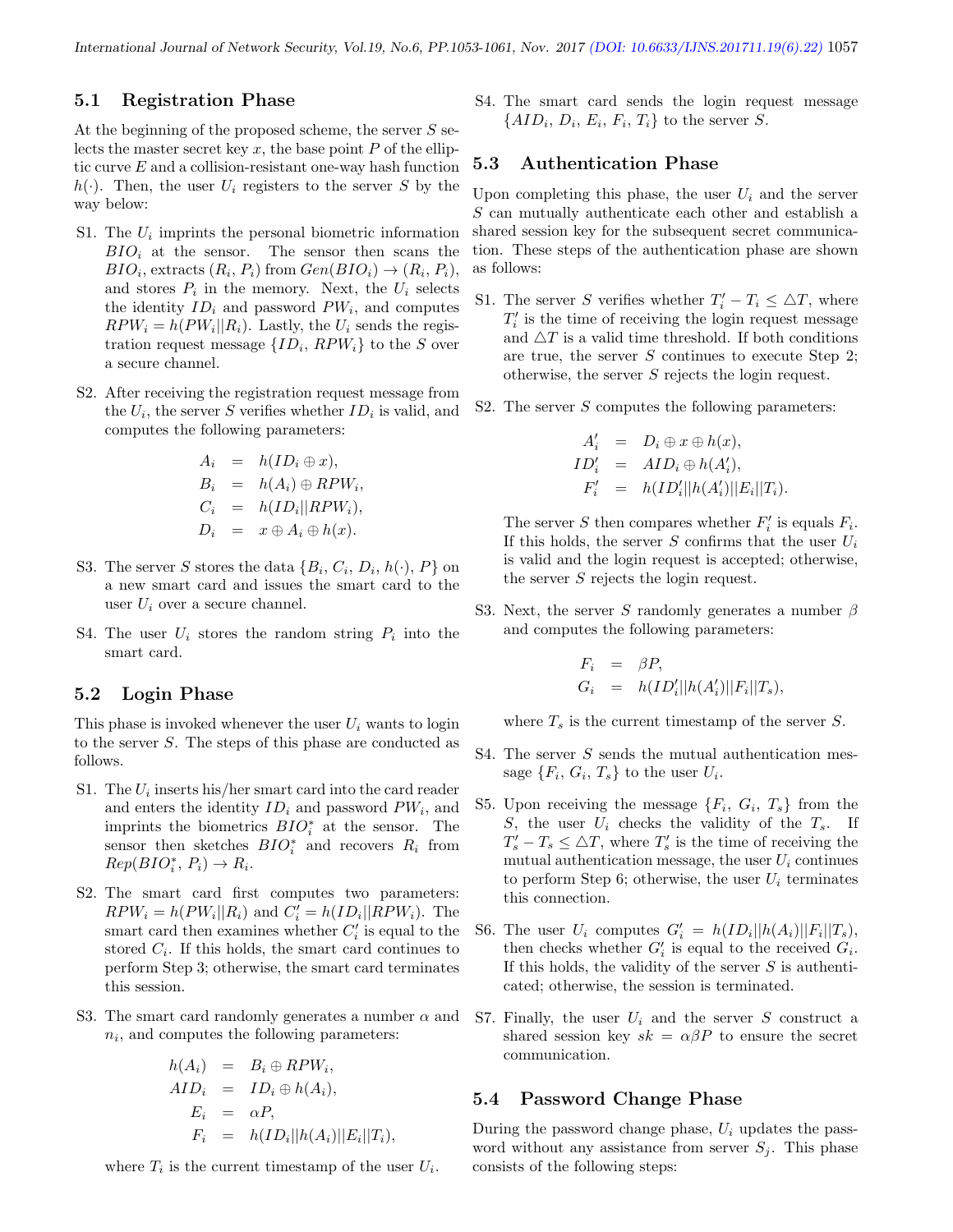- S1. The  $U_i$  enters the identity  $ID_i$  and password  $PW_i$ , and imprints the biometrics  $BIO_i^*$  at the sensor. The sensor then scans  $BIO_i^*$ , and recovers  $R_i$  from  $Rep(BIO_i^*, P_i) \to R_i.$
- S2. Next, the  $SC_i$  calculates  $RPW_i = h(PW_i||R_i)$ , and checks whether  $h(ID_i || RPW_i)$  is equal to the stored  $C_i$ . If this holds, the smart card asks the  $U_i$  for a new password; otherwise, the  $SC_i$  immediately terminates the password change phase.
- S3. The  $U_i$  inputs new password  $PW_i^{new}$ , and the smart card further computes  $RPW_i^{new} = h(PW_i^{new}||R_i)$ ,  $B_i^{new} = B_i \oplus RPW_i \oplus RPW_i^{new}$  and  $C_i^{new} = C_i \oplus$  $RPW_i \oplus RPW_i^{new}.$
- S4. Finally, the smart card replaces  $B_i$  with  $B_i^{new}$  and  $C_i$  with  $C_i^{new}$  in memory.

# 6 Security Analysis of The Proposed Scheme

In this section, we demonstrate that the proposed scheme, which retains the merits of Liu et al.'s scheme, can withstand several types of possible attacks; and we also show that the proposed scheme supports several security properties. The security analysis of the proposed scheme was conducted with the threat assumptions made in the Section 2.

#### 6.1 Resisting Outsider Attack

The outsider is the person who has registered with the server  $S$ , not the person who is not the user of the system. Suppose an outsider adversary  $A$  extracts all of the information  $\{B_{\mathcal{A}}, C_{\mathcal{A}}, D_{\mathcal{A}}, h(\cdot), P, P_{\mathcal{A}}\}$  from own smart card by side channel attack [12]. However, he/she cannot obtain any secret information of the  $S$ . The  $A$  can compute  $h(A_{\mathcal{A}}) = B_{\mathcal{A}} \oplus RPW_{\mathcal{A}}$ . However, the value x is a master secret key stored in the server S. Therefore, A does not know, and the proposed scheme can resist outsider attack.

#### 6.2 Resisting Insider Attack

The insider is the authorized users of the server who access data or resources. In the registration phase, the user conceals the password in a ciphertext from the server S to resist an insider attack. More specifically, the user  $U_i$  first selects their password  $PW_i$ , and then submits  $RPW_i = h(PW_i||R_i)$  to the server S for the registration over a secure channel. The S cannot retrieve the password  $PW_i$  or biometrics  $BIO_i$  from  $RPW_i = h(PW_i||R_i)$ . In addition, the  $S$  does not store  $RPW_i$  in the database. The proposed scheme therefore can resist insider attack.

#### 6.3 Resisting User Impersonation Attack

Suppose an adversary  $\mathcal A$  intercepts all of the message  $\{D_i,$  $E_i, F_i, T_i, F_i, G_i, T_s$  transmitted in public channel between the  $U_i$  and  $S$ , and steals the smart card of the  $U_i$ , then extracts the all of the information  $\{B_i, C_i, D_i, \}$  $h(\cdot), P, P_i$ . However, the A cannot generate the legal login request message  $\{AID_i, D_i, E_i, F_i, T_i\}$ , where  $AID_i = B_i \oplus h(A_i), D_i = x \oplus A_i \oplus h(x), E_i = \alpha P,$ and  $F_i = h(ID_i || h(A_i) || E_i || T_i)$ . This is because the value  $h(A_i)$  is protected by  $RPW_i = h(PW_i||R_i)$ , and the  $A_i$ is protected by server  $S$ 's master key x. The user  $U_i$ 's password is protected by collision resistant one-way hash function, such as,  $h(PW_i||R_i)$ , where  $R_i$  possesses high entropy. Moreover, there is no the same biometric templates between any two people. The  $A$  cannot generate the mutual authentication message  $\{F_i, G_i, T_s\}$  without the value  $h(A_i)$ . The proposed scheme can therefore resist user impersonation attack.

#### 6.4 Providing Perfect Forward Secrecy

The perfect forward secrecy means that if one of longterm keys is compromised, a session key which is derived from these long-term keys will not be compromised in the future [27]. In the proposed scheme, a session key between the user  $U_i$  and server S is calculated as follows:

$$
E_i = \alpha P,
$$
  
\n
$$
F_i = \beta P,
$$
  
\n
$$
sk = \alpha \beta P.
$$

Even if the server  $S$ 's long-term key  $x$  is compromised, the adversary A cannot retrieve  $\alpha$  and  $\beta$  to generate the session keys between the  $U_i$  and  $S$ . The session key of the proposed scheme is based on elliptic curve discrete logarithm problem. The adversary  $A$  cannot obtain  $\alpha\beta P$ from the  $\alpha P$  and  $\beta P$ . Above all, the scheme achieves the perfect forward secrecy.

## 7 Performance Analysis

In this section, we compare the functionality between the proposed scheme and the other recent schemes [2, 10, 15, 16, 17, 23, 25]. From Table 4, we can see that all of other existing schemes involve some time-consuming operations, such as modulus exponential operations, symmetric encryption/decryption operations, multiplication/division operations and scalar multiplication. From this comparison, we can see that the hash operation costs of the proposed scheme are slightly lower than the authentication scheme by Liu et al., and the proposed scheme performs four further scalar multiplication functions and four fuzzy-extraction functions than Liu et al.'s scheme to accomplish mutual authentication and key agreement; however, the proposed scheme archives perfect forward secrecy.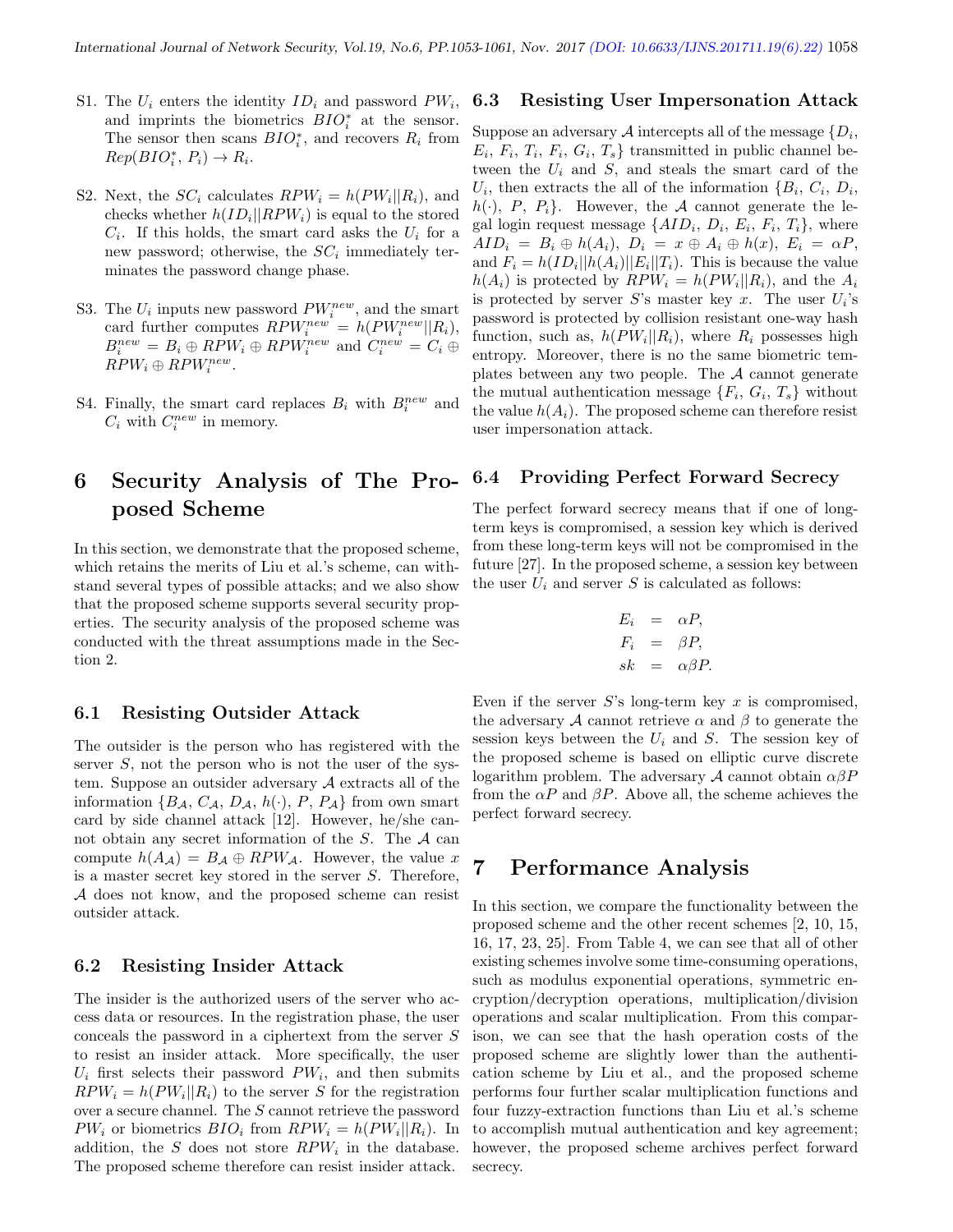|                     | F1                 | F2 | F3            | F4        | F5       | F6 | F7       | F8 | F9       |
|---------------------|--------------------|----|---------------|-----------|----------|----|----------|----|----------|
| Juang et al. $[10]$ | $\epsilon_{\rm D}$ |    | $\mathcal{L}$ |           |          |    | $\times$ |    |          |
| Sun et al. $[25]$   |                    | Ο. | X             |           |          |    |          |    |          |
| Li et al. $[16]$    |                    | (  | $(\quad)$     | ŗ.        |          |    |          |    |          |
| Song $[23]$         |                    | Ο. | h.            | H.        | $\times$ |    | $\times$ |    |          |
| Chen et al. $[2]$   |                    | Ο. | $(\quad)$     | $\cdot$ ) | $\times$ |    | $\times$ |    |          |
| Li et al. $[15]$    |                    | Ο. | h.            | $\times$  | $\times$ |    |          |    |          |
| Liu et al. $[17]$   |                    |    |               |           |          |    | $\times$ |    | $\times$ |
| The proposed        |                    |    |               |           |          |    |          |    |          |

Table 3: Functionality comparison of the proposed scheme and other related schemes

F1: Mutual authentication; F2: Session key agreement; F3: Freely chosen and exchanged password; F4: Withstanding man in the middle attack; F5: Withstanding insider attack; F6: Withstanding replay attack; F7: Providing perfect forward secrecy; F8: Satisfying known-key security; F9: User impersonation attack.

Table 4: Computational cost comparison of the proposed scheme and other related schemes

|                   | C1                       | C2      | C <sub>3</sub> | C <sub>4</sub> | C5                       | C <sub>6</sub> | Total            |
|-------------------|--------------------------|---------|----------------|----------------|--------------------------|----------------|------------------|
| Juang et al. [10] | 1H                       | $2H+3S$ | $3H+3S$        | $4H+6S+1M$     | $1H+5S$                  | $1H+5S$        | $12H + 22S + 1M$ |
| Sun et al. $[25]$ | $\overline{\phantom{a}}$ | $2H+1S$ | $4H+2M$        | $4H+1S+2M$     | 2H                       |                | $12H+2S+4M$      |
| Li et al. $[16]$  | 1Н                       | $2H+3S$ | $8H+4S$        | $10H+10S+1M$   | $1H+6S$                  | $1H+9S$        | $23H + 32S + 1M$ |
| Song $[23]$       | $\overline{\phantom{a}}$ | $2H+1E$ | $3H+1S$        | $3H+1S+1E$     |                          |                | $8H+2S+2E$       |
| Chen et al. $[2]$ |                          | $1H+1E$ | $2H+2M+4E$     | $1H+1M+4E$     | $3H+2M+2E$<br>$3H+2M+3E$ |                | $10H + 14E + 7M$ |
| Li et al. $[15]$  | $\overline{\phantom{a}}$ | $2H+2E$ | $4H+1M+4E$     | $3H+3E$        | $3H+2M+4E$               |                | $12H+3M+13E$     |
| Liu et al. $[17]$ | 1H                       | 3H      | 6H             | 6H             | 4H                       |                | 20H              |
| The proposed      | $1H+1F$                  | 4H      | $4H+1F+2P$     | $3H+1F+2P$     | $3H+1F$                  |                | $15H+4F+4P$      |

C1: Computational cost of the user in registration phase; C2: Computational cost of the server in registration phase; C3: Computational cost of the user in login and authentication phases; C4: Computational cost of the server in login and authentication phases; C5: Computational cost of the user in password change phase; C6: Computational cost of the server in password change phase; H: Hashing operation; E: Modulus exponential operation; S: Symmetric encryption/decryption operation; M: Multiplication/division operation; Null: P: Scalar multiplication; F: Fuzzy extraction; Null: Cannot provide this functionality.

# 8 Conclusions

In this paper, we proposed a biometrics-based user authentication scheme using smart card to overcome the security weaknesses of Liu et al.'s scheme. The proposed scheme can achieve mutual authentication and perfect forward secrecy, and users can freely choose and change their password. We prove that the proposed scheme can resist various attacks, such as the outsider attack and user impersonation attack.

# Acknowledgments

This work was supported by Institute for Information & communications Technology Promotion(IITP) grant funded by the Korea government(MSIP) (No.R0126-15-1111, The Development of Risk-based Authentication·Access Control Platform and Compliance Technique for Cloud Security)

# References

- [1] N. Anwar, I. Riadi, A. Luthfi, "Forensic SIM card cloning using authentication algorithm," International Journal of Electronics and Information Engineering, vol. 4, no. 2, pp. 71–81, 2016.
- [2] B. L. Chen, W. C. Kuo and L. C. Wuu, "Robust smart-card-based remote user password authentication scheme," International Journal of Communication Systems, vol. 27, no. 2, pp. 377–389, 2014.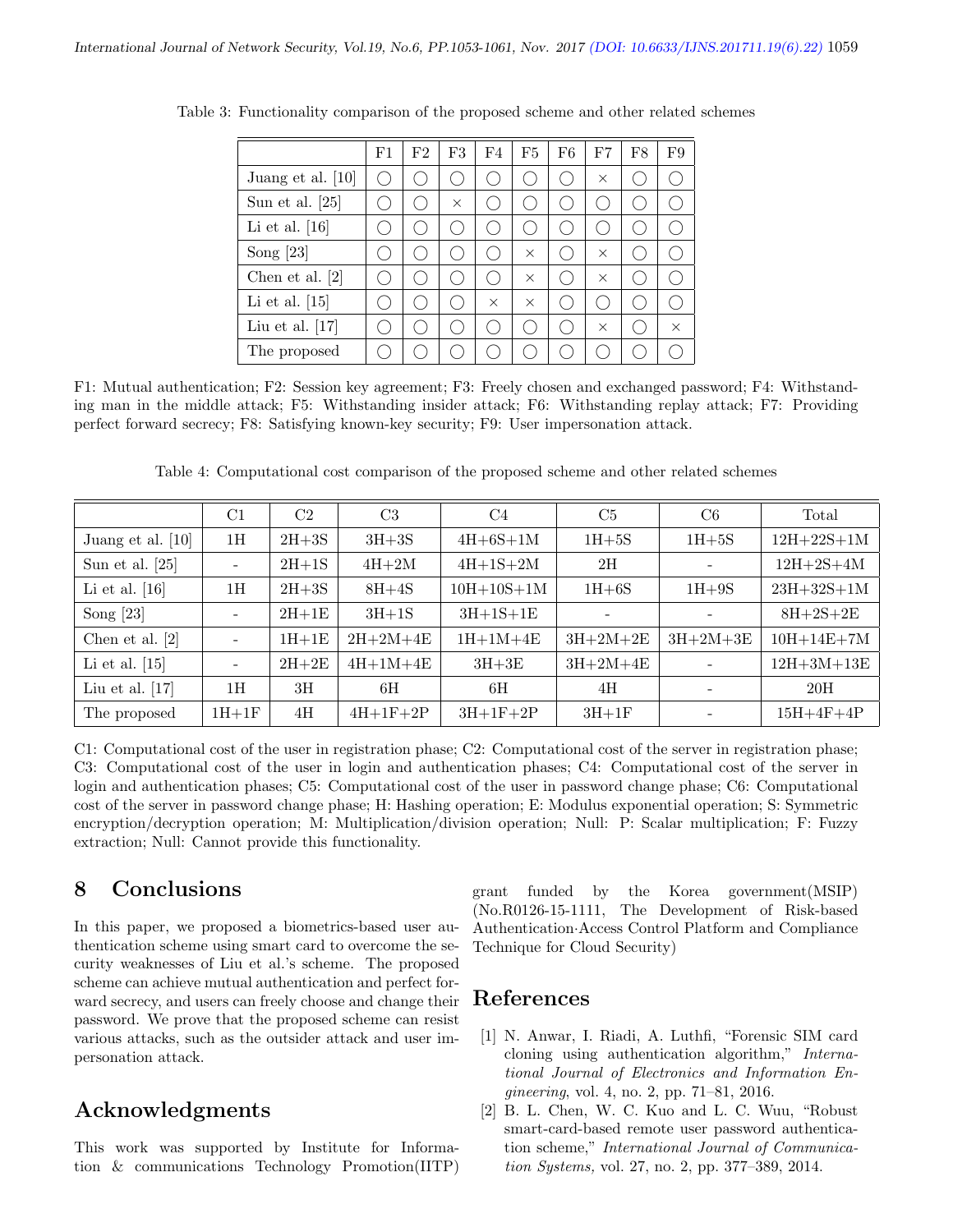- [3] Y. Choi, Y. Lee and D. Won, "Security improvement on biometric based authentication scheme for wireless sensor networks using fuzzy extraction," International Journal of Distributed Sensor Networks, vol. 2016, pp. 1–16, 2016.
- [4] A. Das, "A secure and effective biometric-based user authentication scheme for wireless sensor networks using smart card and fuzzy extractor," International Journal of Communication Systems, vol. 30, no. 1, pp. 1–25, 2017.
- [5] Y. Dodis, B. Kanukurthi, J. Katz, L. Reyzin and A. Smith, "Robust fuzzy extractors and authenticated key agreement from close secrets," IEEE Transactions on Information Theory, vol. 58, no. 9, pp. 6207– 6222, 2012.
- [6] Y. Dodis, L. Reyzin and A. Smith, "Fuzzy extractors:How to generate strong keys from biometrics and other noisy data," Advances in Cryptology (EU-ROCRYPT'04), LNCS 3027, pp. 523–540, Springer, 2004.
- [7] D. Dolev and A. Yao, "On the security of public key protocols," IEEE Transactions on Information Theory, vol. 29, no. 2, pp. 198–208, 1983.
- [8] D. Hankerson, A. Menezes, and S. Vanstone, Guide to Elliptic Curve Cryptography, Springer, Berlin, 2004.
- [9] W. Jeon, J. Kim, J. Nam, Y. Lee and D. Won, "Tworound password-only authenticated key exchange in the three-party setting," IEICE Transactions on Communications, vol. 95, no. 5, pp. 1819–1821, 2012.
- [10] W. S. Juang, S. T. Chen and H. T. Liaw, "Robust and efficient password-authenticated key agreement using smart card," IEEE Transactions on Industrial Electronics, vol. 55, no. 6, pp. 2551–2556, 2008.
- [11] N. Koblitz, "Elliptic curve cryptosystems," Mathematics of Computation, vol. 48, no. 117, pp. 203–209, 1987.
- [12] P. Kocher, J. Jaffe, B. Jun and P. Rohatgi, "Introduction to differential power analysis," Journal of Cryptographic Engineering, vol. 1, no. 1, pp. 1–23, 2011.
- [13] A. V. N. Krishna, A. H. Narayana, K. M. Vani, "Window method based cubic spline curve public key cryptography," International Journal of Electronics and Information Engineering, vol. 4, no. 2, pp. 94– 102, 2016.
- [14] L. Lamport, "Password authentication with insecure communication," Communications of the ACM, vol. 24, no. 11, pp. 770–772, 1981.
- [15] X. Li, J. Niu, M. K. Khan, and J. Liao, "An enhanced smart card based remote user password authentication scheme," Journal of Network and Computer Applications, vol. 36, no. 5, pp. 1365–1371, 2013.
- [16] X. Li, W. D. Qiu, D. Zheng, K. F. Chen, and J. H. Li, "Anonymity enhancement on robust and efficient password-authenticated key agreement using smart cards," IEEE Transactions on Industrial Electronics, vol. 57, no. 2, pp. 793–800, 2010.
- [17] Y. Lin, C. C. Chang and S. C. Chang, "An efficient and secure smart card based password authentication scheme," International Journal of Network Security, vol. 19, no. 1, pp. 1–10, 2017.
- [18] V. Miller, "Use of elliptic curves in cryptography," in Advances in Cryptology (CRYPTO'85), vol. 218, pp. 417–426, 1985.
- [19] J. Moon, Y. Choi, J. Jung and D. Won, "An improvement of robust biometrics-based authentication and key agreement scheme for multi-server environments using smart cards," Plos One,, vol. 10, no. 12, pp. 1–15, 2015.
- [20] J. Moon, Y. Choi, J. Kim and D. Won. "An improvement of robust and efficient biometrics based password authentication scheme for telecare medicine information systems using extended chaotic maps," Journal of Medical Systems, vol. 40, no. 3, pp. 1–11, 2016.
- [21] J. Moon, J. Kim and D. Won, "An improvement of user authentication framework for cloud computing," Journal of Conputers, vol. 11, no. 6, pp. 446–454, 2016.
- [22] J. Nam, K. K. R. Choo, S. Han, J. Paik and D. Won, "Two-round password-only authenticated key exchange in the three-party setting," Symmetry, vol. 7, no. 1, pp. 105–124, 2015.
- [23] R. Song, "Advanced smart card based password authentication protocol," Computer Standards and Interfaces, vol. 32, no. 5, pp. 321–325, 2010.
- [24] S. K. Sood, A. K. Sarje, and K. Singh, "An improvement of Xu et al.'s authentication scheme using smart cards," in Proceedings of the Third Annual ACM Bangalore Conference, pp. 17–22, Bangalore, Karnataka, India, 2010.
- [25] D. Z. Sun, J. P. Huai, J. Z. Sun, J. X. Li, J. W. Zhang, and Z. Y. Feng, "Improvements of Juang et al.'s password-authenticated key agreement scheme using smart cards," IEEE Transactions on Industrial Electronics, vol. 56, no. 6, pp. 2284–2291, 2009.
- [26] C. Wang, X. Zhang and Z. Zheng, "Cryptanalysis and improvement of a biometric-based multiserver authentication and key agreement scheme," Plos One, vol. 11, no. 2, pp. 1–25, 2016.
- [27] H. Zhu and X. Hao, "A provable authenticated key agreement protocol with privacy protection using smart card based on chaotic maps," Nonlinear Dynamics, vol. 81, no. 1, pp. 311–321, 2015.

# Biography

Jongho Moon received the B.S. degree in electrical and computer engineering from Sungkyunkwan University, Suwon, Korea, in 2012 and the M.S. degree in electrical and computer engineering from Sungkyunkwan University, Suwon, Korea, in 2014. He also worked as a malware analyzer in SECUI between 2014 and 2015. He is currently pursuing the Ph.D. degree in electrical and computer engineering at Sungkyunkwan University,